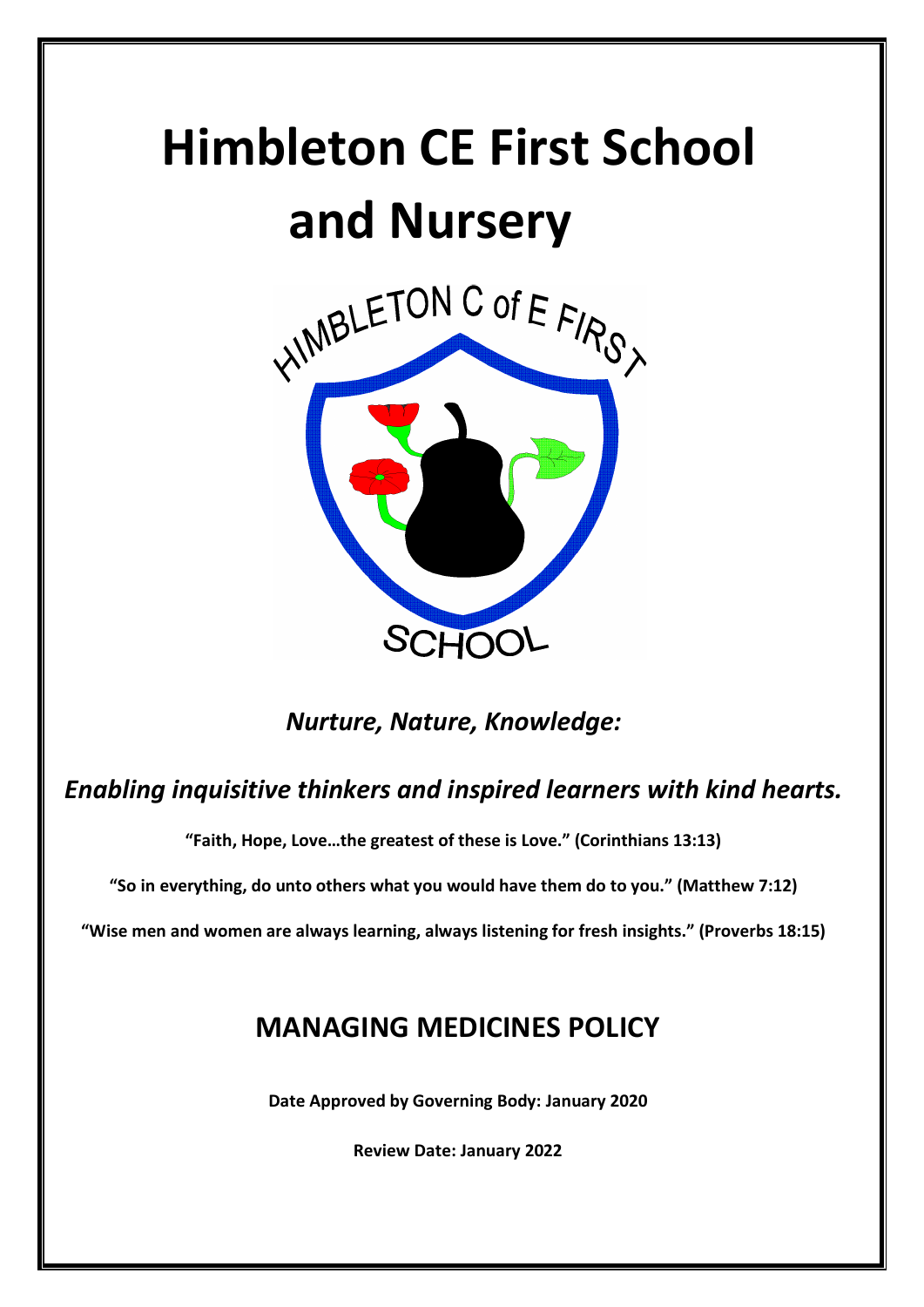## **Himbleton CE First School and Nursery Managing Medicines Policy**

This policy was developed in line with the DfE and NHS document **MANAGING MEDICINES IN SCHOOLS AND EARLY YEARS SETTINGS,** which should be read alongside this document.

There is no legal duty that requires school staff to administer medicines, although they may volunteer to do so.

The school will ensure that they have sufficient members of staff who are appropriately trained to manage medicines as part of their duties.

Staff managing the administration of medicines and those who administer medicines should receive appropriate training and support from health professionals.

Formal systems and procedures in respect of administering medicines, developed in partnership with parents and staff, back up this policy.

### **What the policy covers**

- Procedure for managing prescription medicines which need to be taken during the school day
- Procedures for managing medicines on trips and outings
- A clear statement on the roles and responsibility of staff managing the administration of medicines, and for administering or supervising the administration of medicines
- A clear statement on parental responsibilities in respect of their child's medical needs
- The need for prior written agreement from parents for any medicines to be given to a child
- The circumstances in which children may take any non-prescription medicines
- The school policy on assisting children with long-term or complex medical needs
- Policy on children carrying and taking their medicines themselves
- Staff training in dealing with medical needs
- Record keeping
- Safe storage of medicines
- Access to the school's emergency procedures
- Risk assessment and management procedures.

#### **Prescribed medicines**

Medicines should only be taken to school when essential; this is where it would be detrimental to a child's health if the medicine were not administered during the school day. The school will only accept medicines that have been prescribed by a doctor, dentist, nurse prescriber or pharmacist prescriber. Medicines should always be provided in the original container as dispensed by the pharmacist and include the prescriber's instructions for administration.

The school will never accept medicines that have been taken out of the container as originally dispensed nor make changes to dosages on parental instructions.

It is helpful, where clinically appropriate, if medicines are prescribed in dose frequencies that enable it to be taken outside school hours. Parents could be encouraged to ask the prescriber about this. It is to be noted that medicines that need to be taken 3 times a day could be taken in the morning, after school hours and at bedtime.

The Medicines Standard of the National Service Framework (NSF) for Children recommends that a range of options are explored including:

- Prescribers consider the use of medicines that need to be administered only once or twice a day (where appropriate) for children and young people so that they can be taken outside school hours.
- Prescribers consider providing 2 prescriptions, where appropriate and practicable, for a child's medicine: one for home and one for use in school, avoiding the need for repackaging or re-labelling of medicines by parents.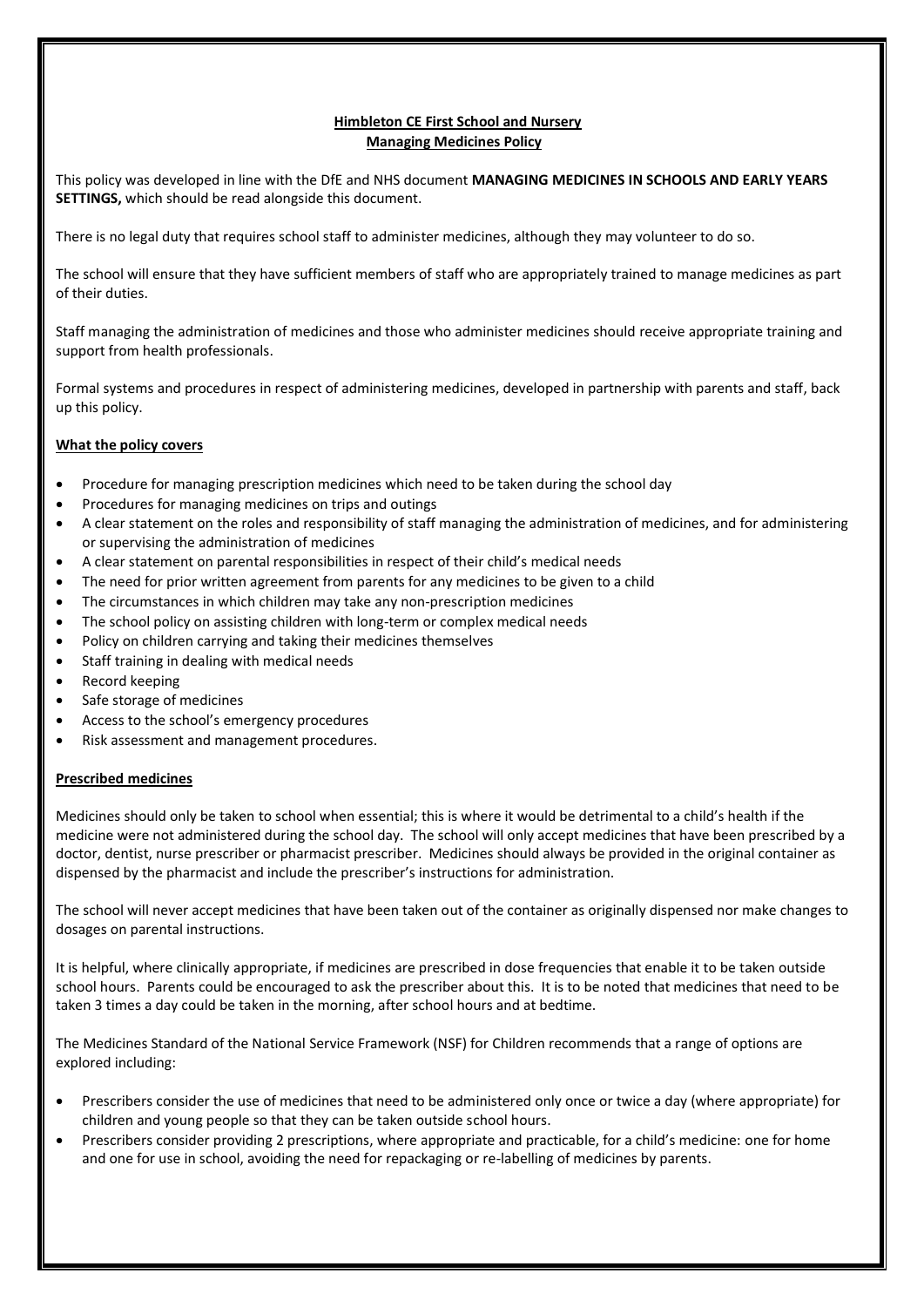#### **Non-prescription medicine**

Staff should never give non-prescribed medicine to a child unless there is a specific prior written permission from parents. Where the Headteacher agrees to administer a non-prescribed medicine, it must be in accordance with the employer's policy. The employer's policy should set out the circumstances under which staff may administer non-prescribed medicines. Criteria, in the national standards for under 8s day care providers, make it clear that non-prescription medicines should not normally be administered. Where a non- prescribed medicine is administered to a child it should be recorded on the relevant form (Form 5 or 6) and the parents informed. If a child suffers regularly from frequent or acute pain the parents should be encouraged to refer the matter to the child's GP.

A child under 16 should never be given aspirin or medicines containing ibuprofen unless prescribed by a doctor.

#### **Short-term medical needs**

Many children will need to take medicines during the day at some time during their time in school. This will usually be for a short period of time only, perhaps to finish a course of antibiotics or to apply a lotion. However, such medicines should only be taken to school where it would be detrimental to a child's health if it were not administered during the school day. Parents should think carefully about whether their child is well enough to be in school if they are taking medication. If the Headteacher feels a child is not well enough to be in school, parents will be contacted and asked to make other arrangements. In extreme cases Social Services may be contacted as a safeguarding matter if there are concerns.

#### **Long-term medical needs**

It is important to have sufficient information about the medical condition of any child with long-term medical needs.

The school needs to know about any particular needs before a child is admitted, or when a child first develops a medical need. For children who attend hospital appointments on a regular basis, special arrangements may also be necessary. It is often helpful to develop a written health care plan for such children, involving parents and relevant health professionals. This can include:

- Details of a child's condition
- Special requirement e.g. dietary needs, pre-activity precautions
- Any side effects of medicines
- What constitutes an emergency
- What action to be taken in an emergency
- What not to do in an emergency
- Who to contact in the event of an emergency
- The role staff can play.

# **IT IS THE PARENT'S RESPONSIBILITY TO PROVIDE THIS CARE PLAN – NOT THE SCHOOL'S.**

#### **Administering medicines**

Any member of staff giving medicines to a child should check:

- The child's name
- Prescribed dose
- Expiry date
- Written instructions provided by the prescriber on the label or container
- That written permission has been given by the parent and that the Headteacher has given written permission for the medicine to be given.

If in doubt about any procedure staff should not administer the medicine but check with the parents or a health professional before taking further action. If staff have any other concerns related to administering medicine to a particular child, the issue should be discussed with the parent, if appropriate, or with a health professional attached to the school.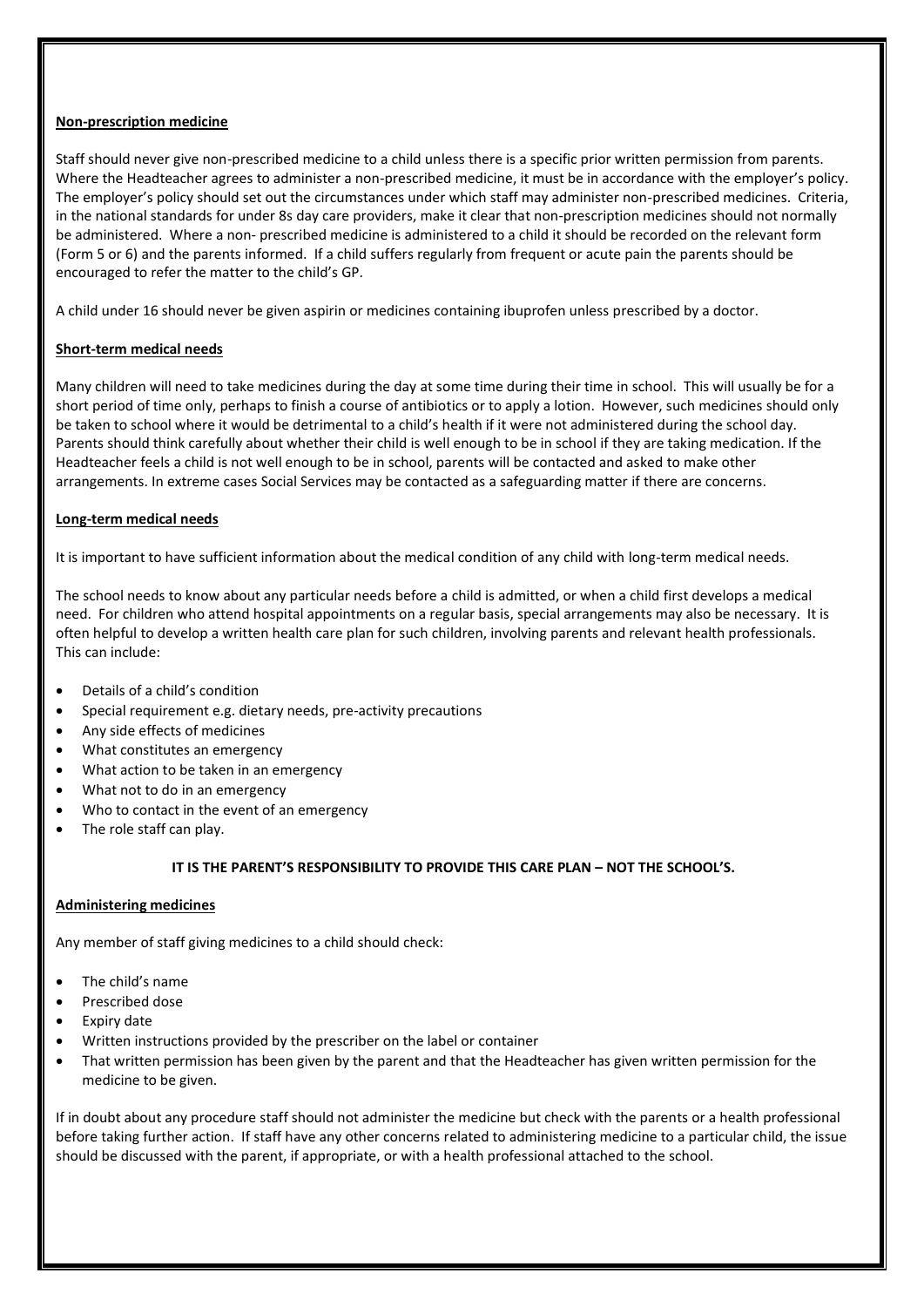The school will also arrange for staff to complete and sign a record each time they give medicine to a child. Good records help demonstrate that staff have exercised a duty of care.

#### **Administering medicines on trips and visits**

The procedure will be exactly the same as if the medicine were to be administered in school *except* that a named person will be responsible for carrying and administering the medicine. Parents need to think carefully about whether a child requiring medication is fit to participate in what can be a tiring day.

#### **Refusing medicine**

If a child refuses to take medicine, staff should not force them to do so, but should note this in the records and follow agreed procedures.

#### **Record keeping**

Parents should tell the school about the medicine their child needs to take and provide details of any changes to the prescription or the support required. However, staff should make sure that this information is the same as that provided by the prescriber.

Medicines should always be provided in their original container as dispensed by a pharmacist and include the prescriber's instructions. In all cases it is necessary to check that written details include:

- Name of child
- Name of medicine
- Dose
- Method of administration
- Time/frequency of administration
- Any side effects
- Expiry date.

All Early Years settings must keep written records of all medicines administered to children, and make sure that parents sign the record to acknowledge the entry.

Although there is no similar legal requirement for schools to keep records of medicines given to pupils, and the staff involved, it is good practice to do so. Records offer protection to staff and proof that they have followed agreed procedures. Records are kept in the School Office.

#### **Roles and responsibilities**

Headteacher – the Headteacher should make sure that all parents and all staff are aware of the policy and procedures for dealing with medical needs. The Headteacher should also make sure that the appropriate systems for information sharing are followed. The policy should make it clear that parents should keep children at home when they are acutely unwell. The policy should also cover the approach to taking medicines at school.

Teachers and Other Staff - Staff with children with medical needs in their class or group should be informed about the nature of the condition, and when and where the children may need extra attention. The child's parents and health professionals should provide this information.

All staff should be aware of the likelihood of an emergency arising and what action to take if one occurs. Back up cover should be arranged for when a member of staff responsible is absent or unavailable.

#### **School staff giving medicines**

Teachers' conditions of employment do not include giving or supervising a pupil taking medicines.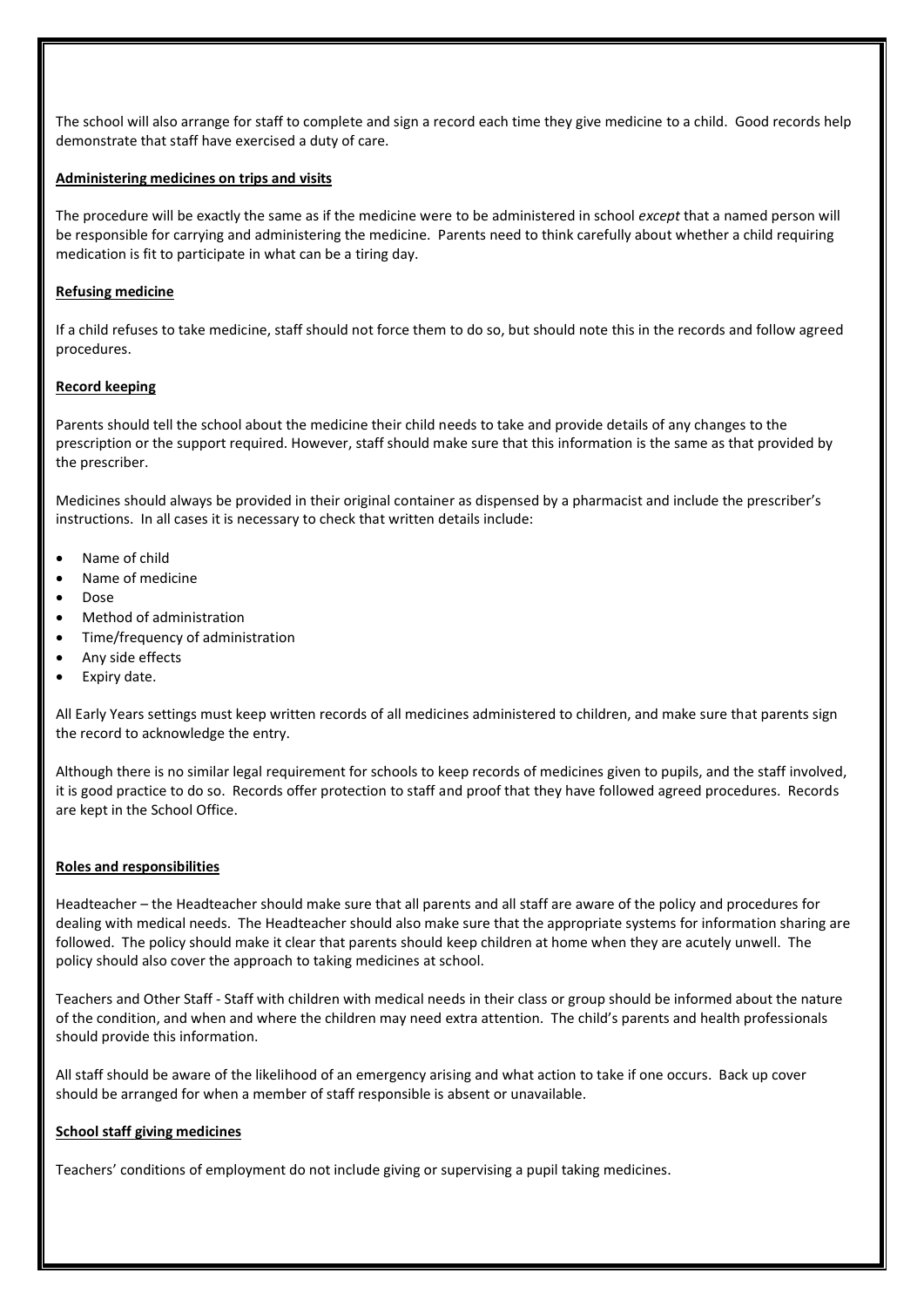Any member of staff who agrees to accept responsibility for administering prescribed medicines to a child should have appropriate guidance and training.

# **OFSTED**

During an inspection Ofsted inspectors must evaluate and report on how well schools ensure pupils' care, welfare, health and safety. Ofsted will look to see whether 'administration' of medicines follows clear procedure.

#### **Storing medicines**

Staff should only store, supervise and administer medicine that has been prescribed for an individual child. Medicines should be stored strictly in accordance with product instructions (paying particular note to temperature) and in the original container as dispensed. Staff should ensure that the supplied container is clearly labelled with the child's name, the name and dose of the medicine and the frequency of administration. This should be easy if medicines are only accepted in the original container as dispensed by a pharmacist in accordance with the prescriber's instructions. Where a child needs 2 or more prescribed medicines, each should be in a separate container.

The Headteacher is responsible for making sure that medicines are stored safely. All emergency medicines, such as asthma inhalers and adrenaline pens, should be readily available to children and should not be locked away. Where possible and/or appropriate, we will allow children to carry their own inhalers.

A few medicines need to be refrigerated. They can be kept in the refrigerator in the staff room but should be in an airtight container and clearly labelled.

#### **Emergency procedures**

Other children should know what to do in the event of an emergency, such as telling a member of staff. All staff should know how to call the emergency services.

A member of staff should always accompany a child taken to hospital by ambulance, and should stay until the parent arrives.

#### **Staff should never take children to hospital in their own car; it is safer to call an ambulance**.

#### **Care Plans**

The main purpose of an individual care plan for a child with medical needs is to identify the level of support that is needed. Not all children who have medical needs will require an individual plan.

An individual care plan clarifies for staff, parents and the child the help that can be provided. It is important for staff to be guided by the child's GP or paediatrician. It is the responsibility of the parent(s) to draw up a Care Plan and to discuss this with the school. Staff should agree with parents how often they should jointly review the Care Plan. It is sensible to do this at least once a year, but it depends upon the nature of the child's particular needs; some may need reviewing more frequently.

Care Plans will be available in the School Office and in the child's classroom unless otherwise requested by the parents.

# **Common Conditions**

**Epilepsy** – Parents and health care professionals should provide information to school. What to do in the event of a seizure and what constitutes an emergency for a child should be written into the Care Plan. If a child does experience a seizure in school, details should be recorded and communicated to parents. In the event of a first seizure, place the child in the recovery position and call an ambulance. Ensure airways are open. If in doubt dial 999.

**Anaphylaxis** – This is an allergic reaction to a specific stimulus (often nuts). Parents should provide a Care Plan stating what to do in the event of a reaction. Parents must provide 2 epi-pens (if prescribed by a doctor) and ensure that these are replaced before they go out of date. If there is a child who needs an epi-pen in school, regular training to staff will be given to staff by the School Nurse.